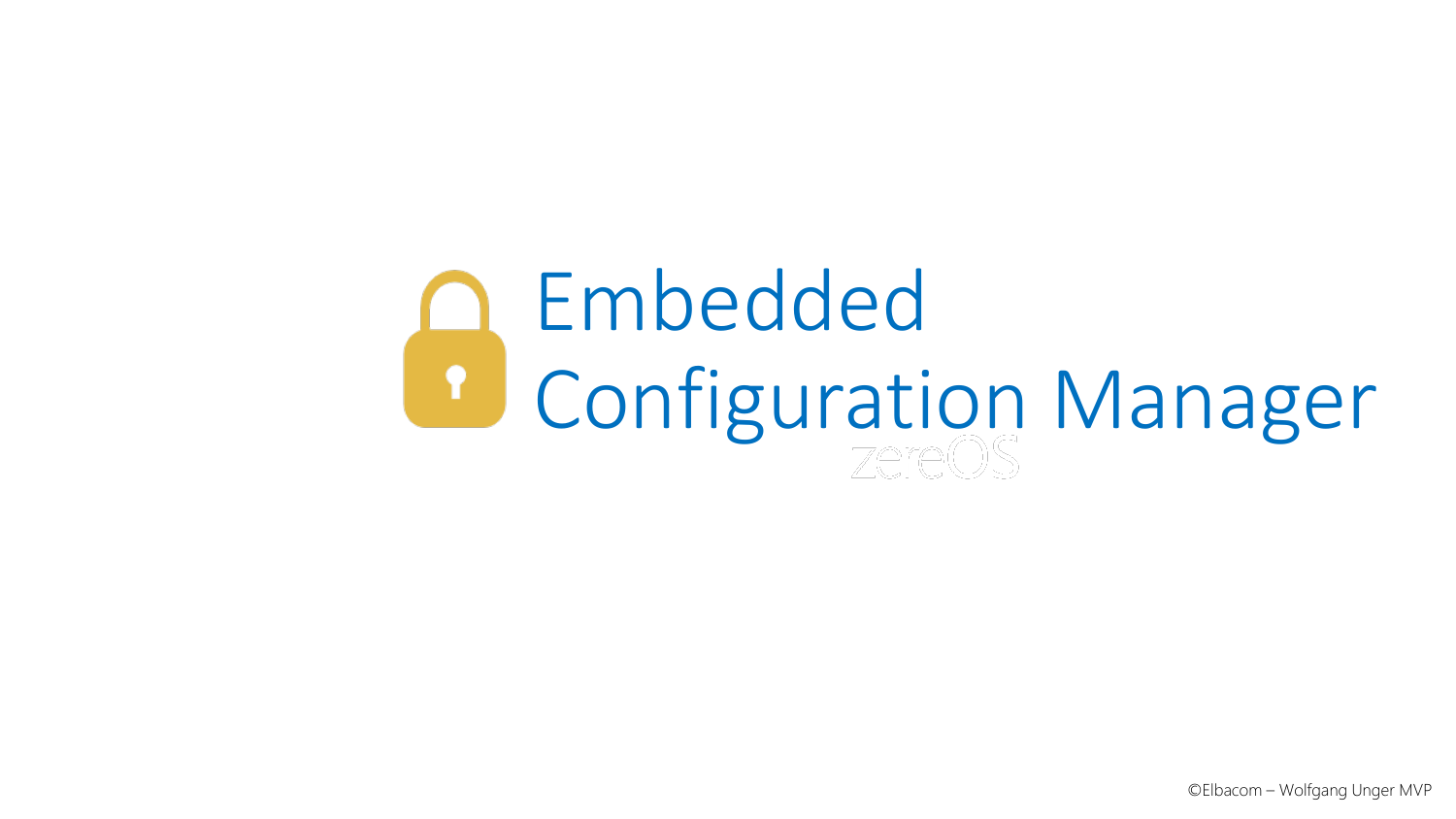#### Embedded Configuration Manager





Microsoft Embedded Lockdown Manager | Elbacom Embedded Configuration Manager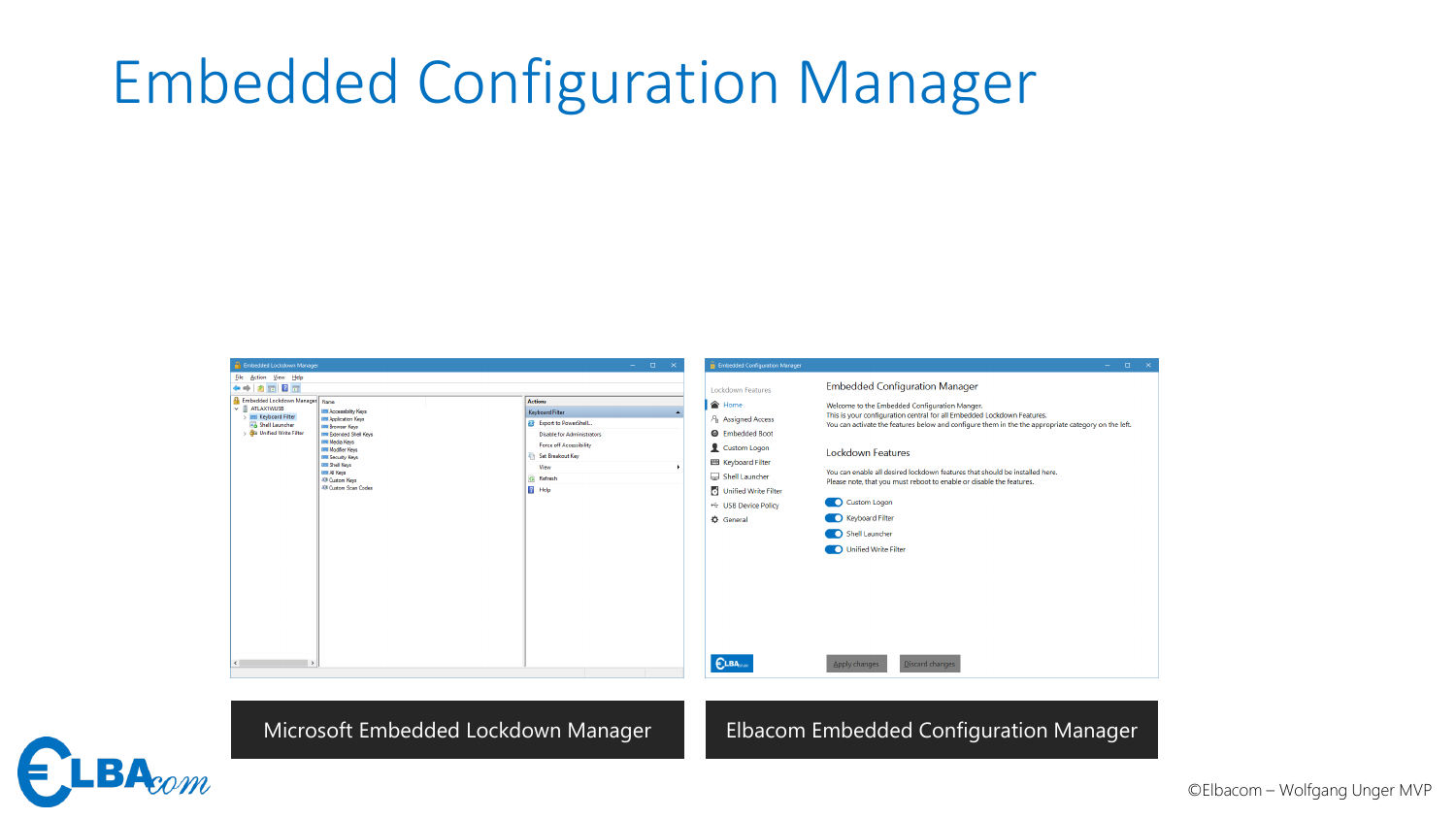# Embedded Configuration Manager

Windows 10 IoT Enterprise 2016

Windows 10 IoT Enterprise 2015

| Windows Embedded 8.1 Industry Pro   | Windows Embedded 8.1 Industry Pro      |
|-------------------------------------|----------------------------------------|
| Window Embedded 8 Standard          | Window Embedded 8 Standard             |
| Microsoft Embedded Lockdown Manager | Elbacom Embedded Configuration Manager |

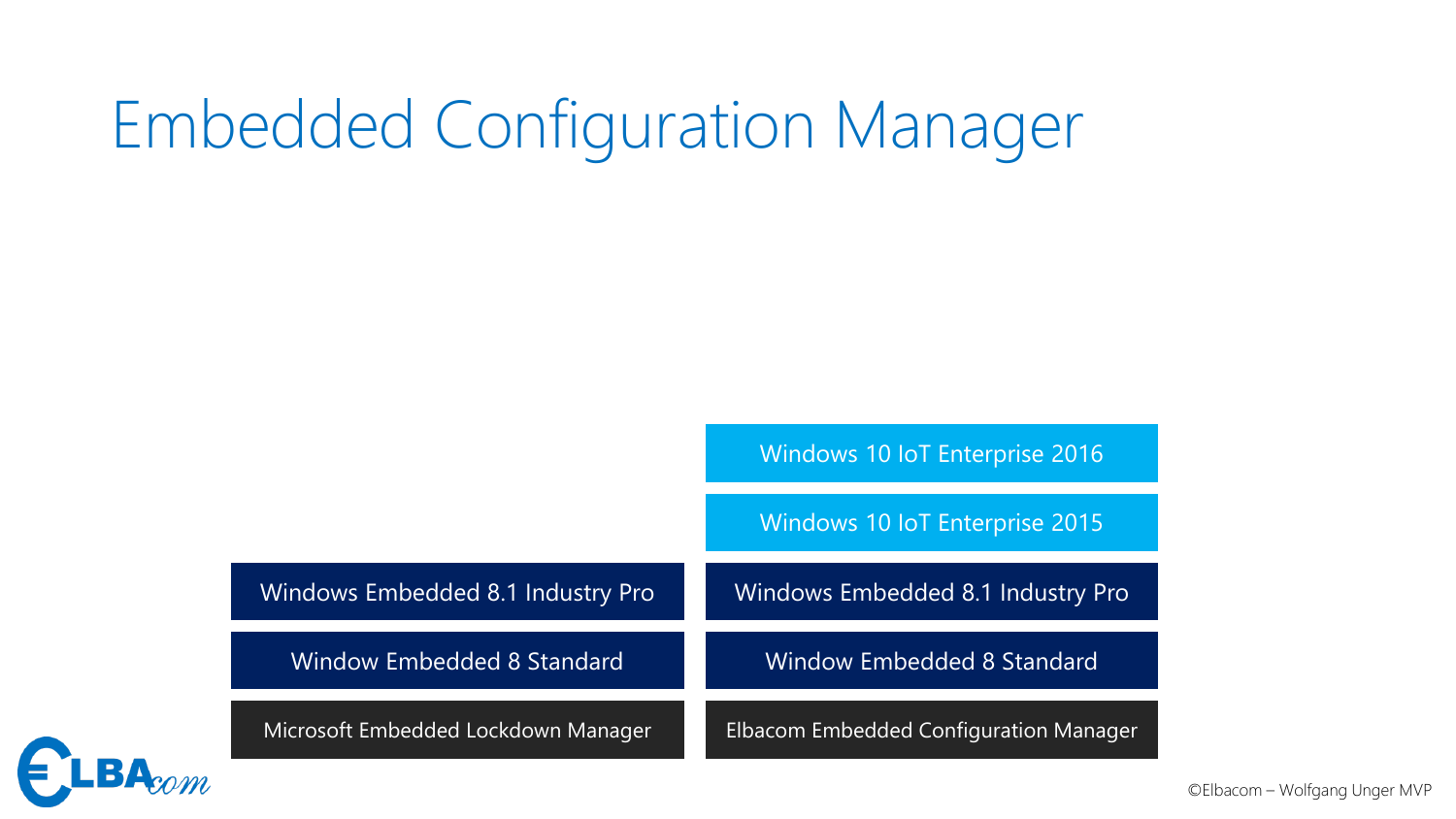## Lockdown Features



#### Unified Write Filter

Device Guard

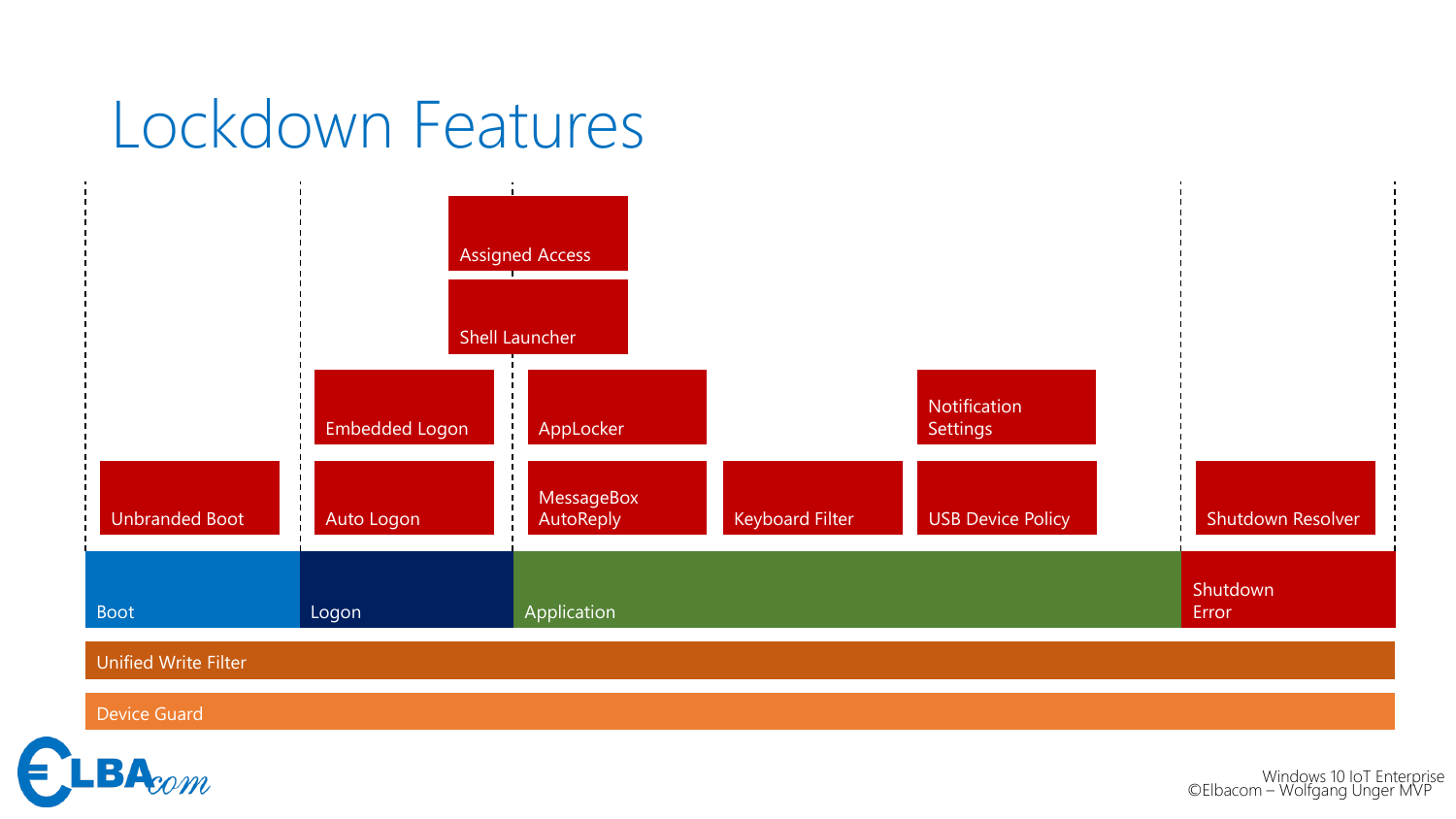# Embedded Configuration Manager

- **Easy-to-use configuration center for all** Lockdown Features
- **Works with features from Windows 8.1** and later
- **Easy activation of features**



| <b>B</b> Embedded Configuration Manager                                   | $\Box$                                                                                                                                                                                                                         |
|---------------------------------------------------------------------------|--------------------------------------------------------------------------------------------------------------------------------------------------------------------------------------------------------------------------------|
| Lockdown Features                                                         | <b>Embedded Configuration Manager</b>                                                                                                                                                                                          |
| Home <sup>1</sup><br>A Assigned Access<br><b>Embedded Boot</b><br>$\circ$ | Welcome to the Embedded Configuration Manger.<br>This is your configuration central for all Embedded Lockdown Features.<br>You can activate the features below and configure them in the the appropriate category on the left. |
| <b>Custom Logon</b><br>x.<br>Keyboard Filter<br>垩                         | Lockdown Features                                                                                                                                                                                                              |
| Shell Launcher<br><b>Unified Write Filter</b><br>G1                       | You can enable all desired lockdown features that should be installed here.<br>Please note, that you must reboot to enable or disable the features.                                                                            |
| G USB Device Policy                                                       | Custom Logon                                                                                                                                                                                                                   |
| <b>☆</b> General                                                          | Keyboard Filter                                                                                                                                                                                                                |
|                                                                           | Shell Launcher                                                                                                                                                                                                                 |
|                                                                           | Unified Write Filter                                                                                                                                                                                                           |
|                                                                           |                                                                                                                                                                                                                                |
|                                                                           |                                                                                                                                                                                                                                |
|                                                                           | Discard changes<br>Apply changes                                                                                                                                                                                               |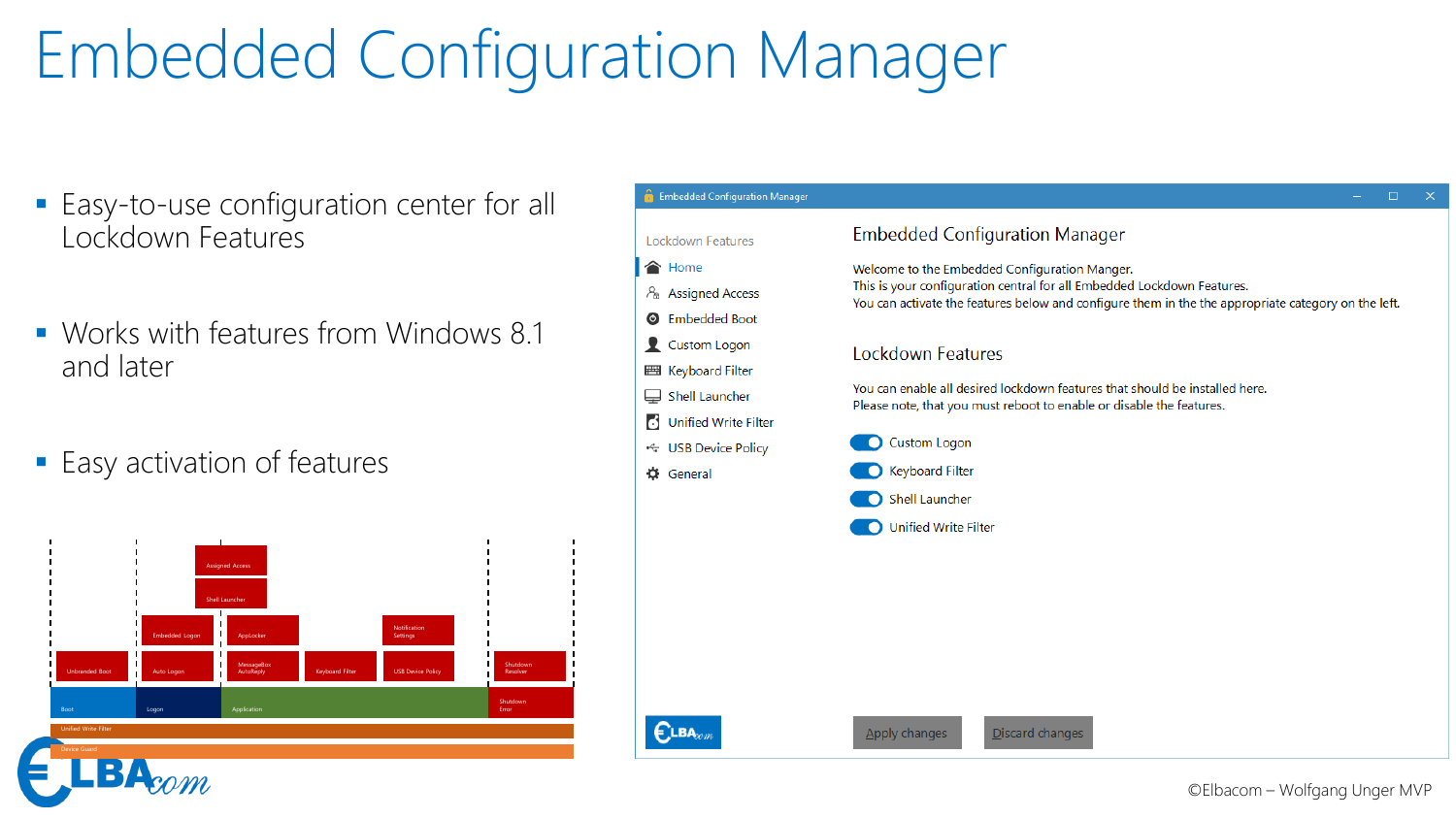# Assigned Access

- **Easy configuration via** Embedded Configuration Manager
- UWP shell for specific user
- **KioskMode**
- **Custom close behaviour** 
	- **Shutdown**
	- Restart OS
	- Restart Shell

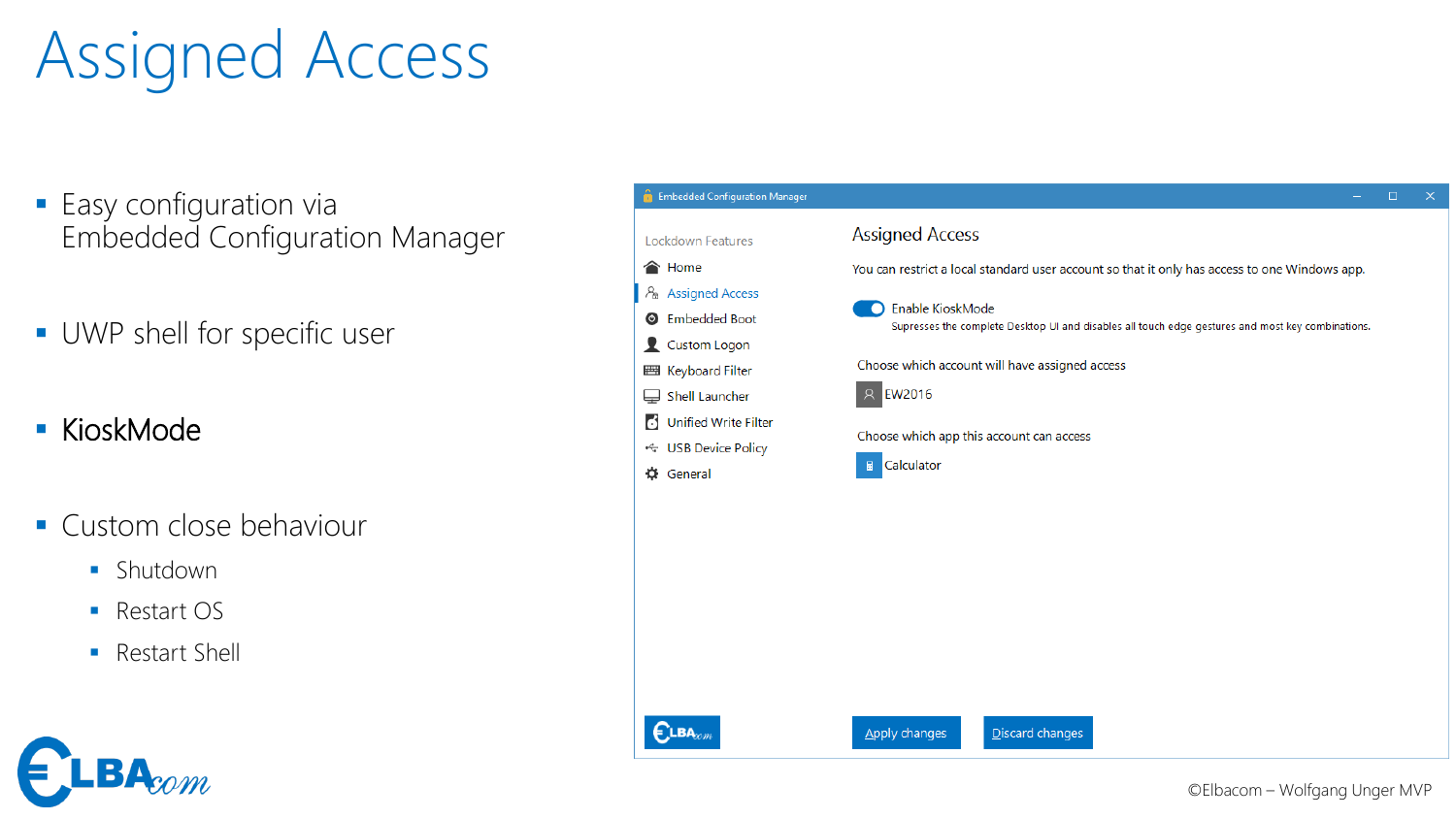# Embedded Boot

**Easy configuration via** Embedded Configuration Manager

Choose an operating system

- **Suppress Bootlogo**
- **Suppress Status Ring**
- **Suppress Status Text**
- **Replace Logo in UEFI**

 $\boldsymbol{\epsilon}$ lba $_{\!cm}$ 

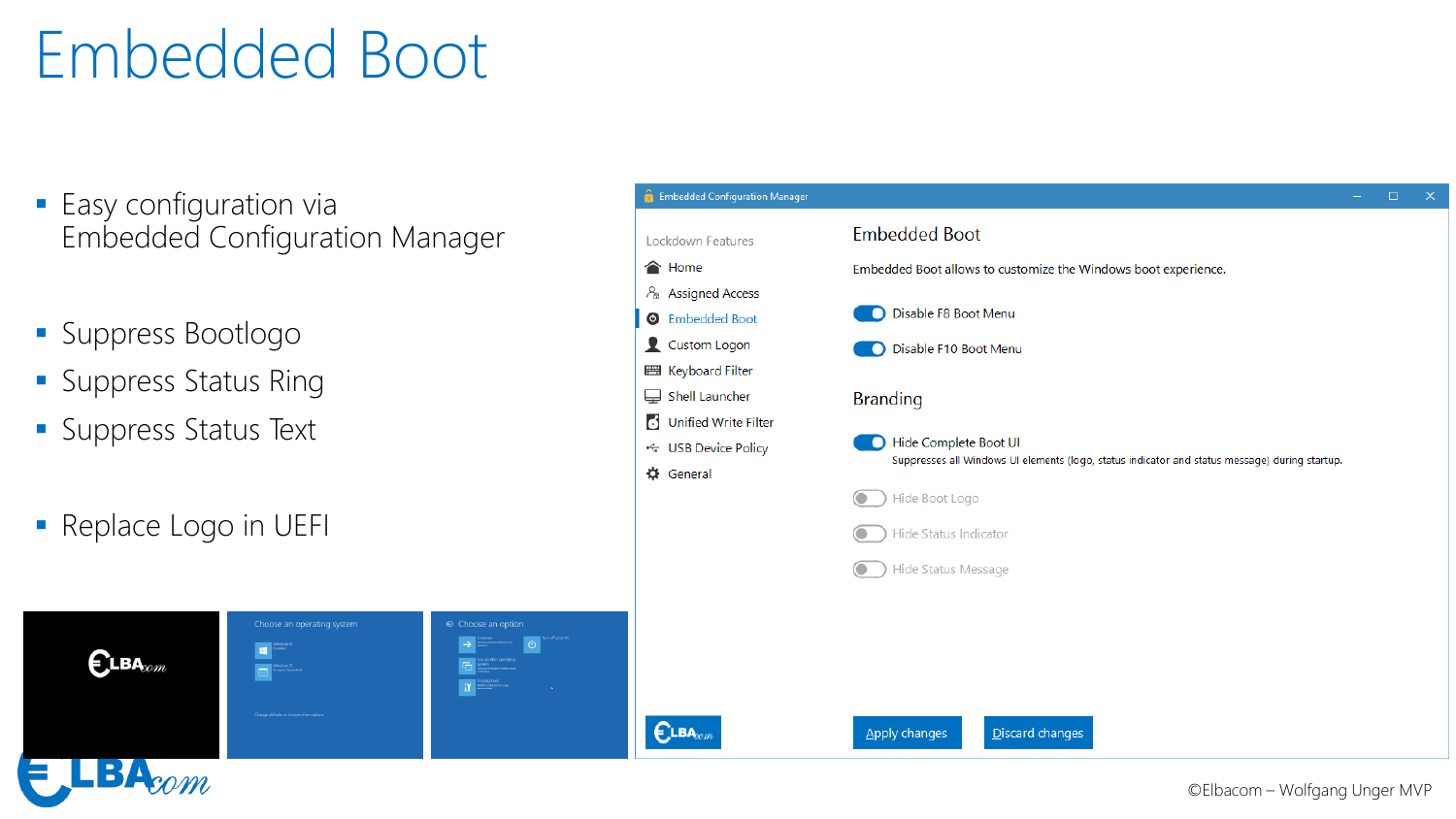# Custom Logon

- **Easy configuration via** Embedded Configuration Manager
- automatic user logon
- no logon GUI during the logon process

Shutdown Error

Shutdown Error

customizable logon screen

Boot **Logon Logon Application** 

Application

| <b>C</b> Embedded Configuration Manager                                                                                                                                                                                                          |                                                                                                                                                                                                                                                                                                                                                                                                                   | $\Box$ | × |
|--------------------------------------------------------------------------------------------------------------------------------------------------------------------------------------------------------------------------------------------------|-------------------------------------------------------------------------------------------------------------------------------------------------------------------------------------------------------------------------------------------------------------------------------------------------------------------------------------------------------------------------------------------------------------------|--------|---|
| <b>Lockdown Features</b><br>← Home<br>A Assigned Access<br><b>Embedded Boot</b><br>$\bullet$<br><b>Custom Logon</b><br><b>图 Keyboard Filter</b><br>Shell Launcher<br><b>Unified Write Filter</b><br>6<br>← USB Device Policy<br><b>☆</b> General | Automatic Logon<br>Sign into Windows without specifying a user name or password at startup.<br>C Enable Auto Logon<br>Domain (optional)<br>Username<br>w.unger@elbacom.com<br>Password<br>********<br><b>Branding</b><br>Windows allows you to customize the logon experience. You can completely<br>suppress the logon UI or disable certain elements.<br>Suppress Logon UI<br>Disable Blocked Shutdown Resolver |        |   |
|                                                                                                                                                                                                                                                  | Disable all Welcome screen UI elements<br><b>Disable Ease of Access</b><br>Discard changes<br>Apply changes                                                                                                                                                                                                                                                                                                       |        | ٧ |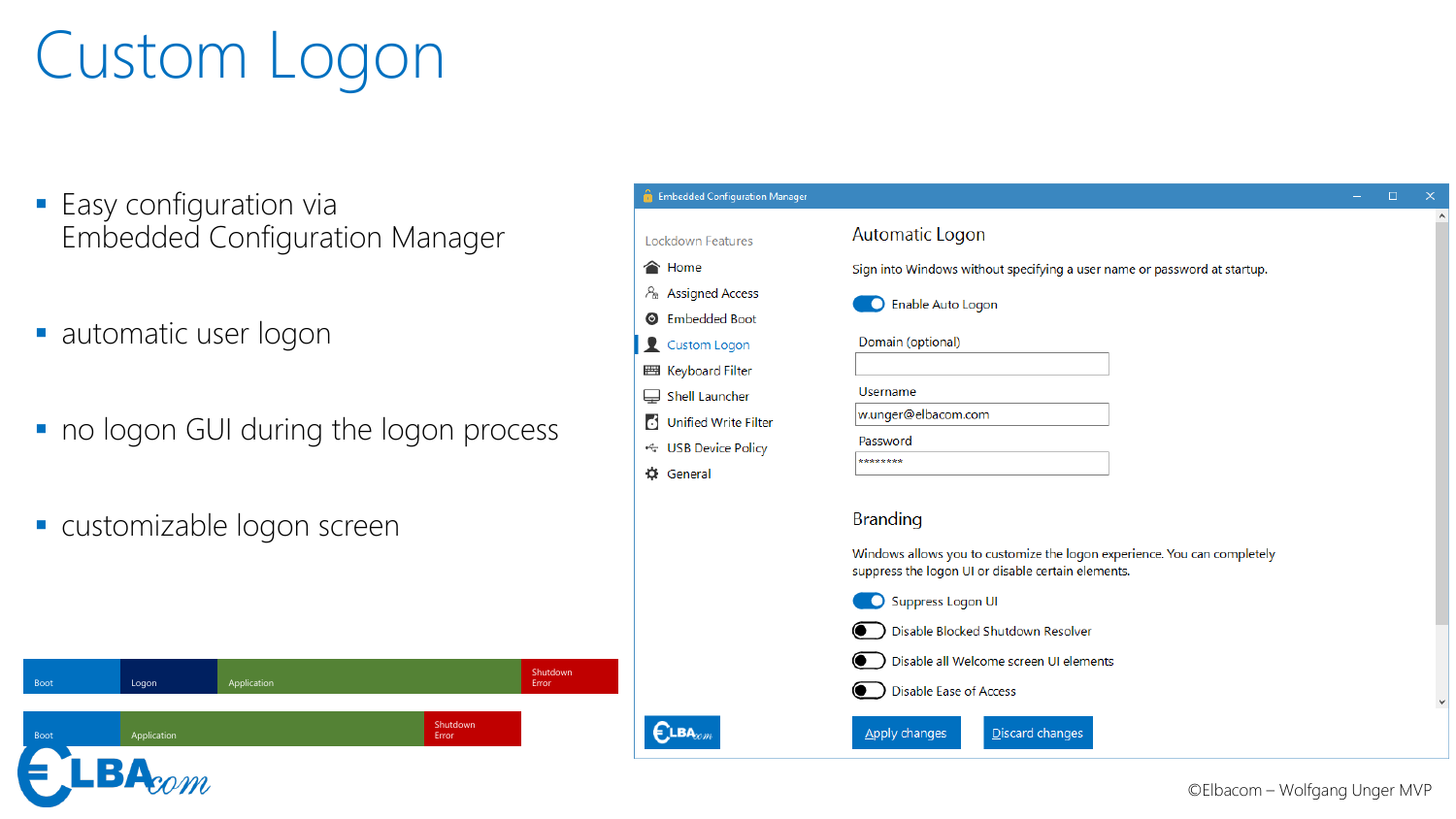# Keyboard Filter

- **Easy configuration via** Embedded Configuration Manager
- Key and Key combination blocking
- **Breakout key configuration**
- **Can be disable for Administrators**

| <b>Embedded Configuration Manager</b> |                                         |                                                                                                       |                | □ | × |
|---------------------------------------|-----------------------------------------|-------------------------------------------------------------------------------------------------------|----------------|---|---|
| <b>Lockdown Features</b>              | Keyboard Filter                         |                                                                                                       |                |   |   |
| <b>← Home</b>                         |                                         | The keyboard filter allows you to block certain keys or key combinations.                             |                |   |   |
| P <sub>®</sub> Assigned Access        |                                         | Disable Keyboard Filter for Administrators                                                            |                |   |   |
| <b>S</b> Embedded Boot                |                                         | Disable Ease of Access Features                                                                       |                |   |   |
| <b>Q</b> Custom Logon                 |                                         |                                                                                                       |                |   |   |
| <b>图 Keyboard Filter</b>              |                                         |                                                                                                       |                |   |   |
| Shell Launcher                        | <b>Breakout Key</b>                     |                                                                                                       |                |   |   |
| Unified Write Filter                  |                                         | The breakout key allows user to break out of an account that is locked down with the Keyboard Filter. |                |   |   |
| ← USB Device Policy                   |                                         | Pressing the breakout key 5 times in a row will switch to the Welcome screen.                         |                |   |   |
| <b>D</b> General                      | <b>Breakout Key:</b><br><b>Disabled</b> |                                                                                                       |                |   |   |
|                                       | Change breakout key                     | Disable breakout key                                                                                  |                |   |   |
|                                       | <b>Predefined Keys</b>                  | Please check all key combination that should be allowed.                                              |                |   |   |
|                                       | Key combination                         | Description                                                                                           | <b>State</b>   |   |   |
|                                       | $\Box$ Alt                              | All Alt Keys                                                                                          | <b>Blocked</b> |   |   |
|                                       | $\boxtimes$ Alt+F4                      | <b>Application Close</b>                                                                              | Allowed        |   |   |
| $LBA_{22}$                            | Apply changes                           | Discard changes                                                                                       |                |   |   |

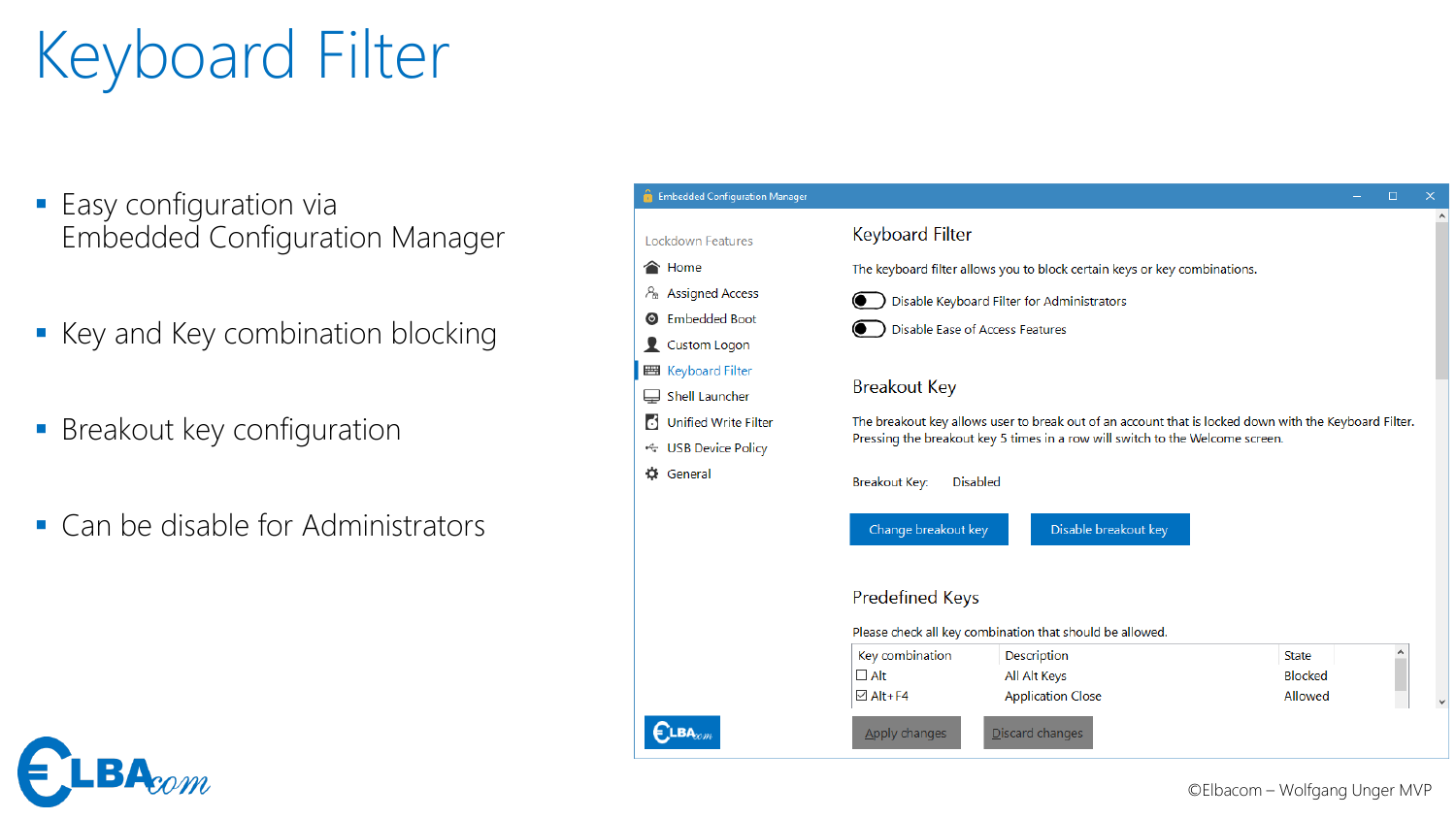# Shell Launcher

- **Easy configuration via** Embedded Configuration Manager
- **Default shell configuration**
- **Different shell for different users**
- **Custom close behaviour** 
	- **Shutdown**
	- Restart OS
	- Restart Shell

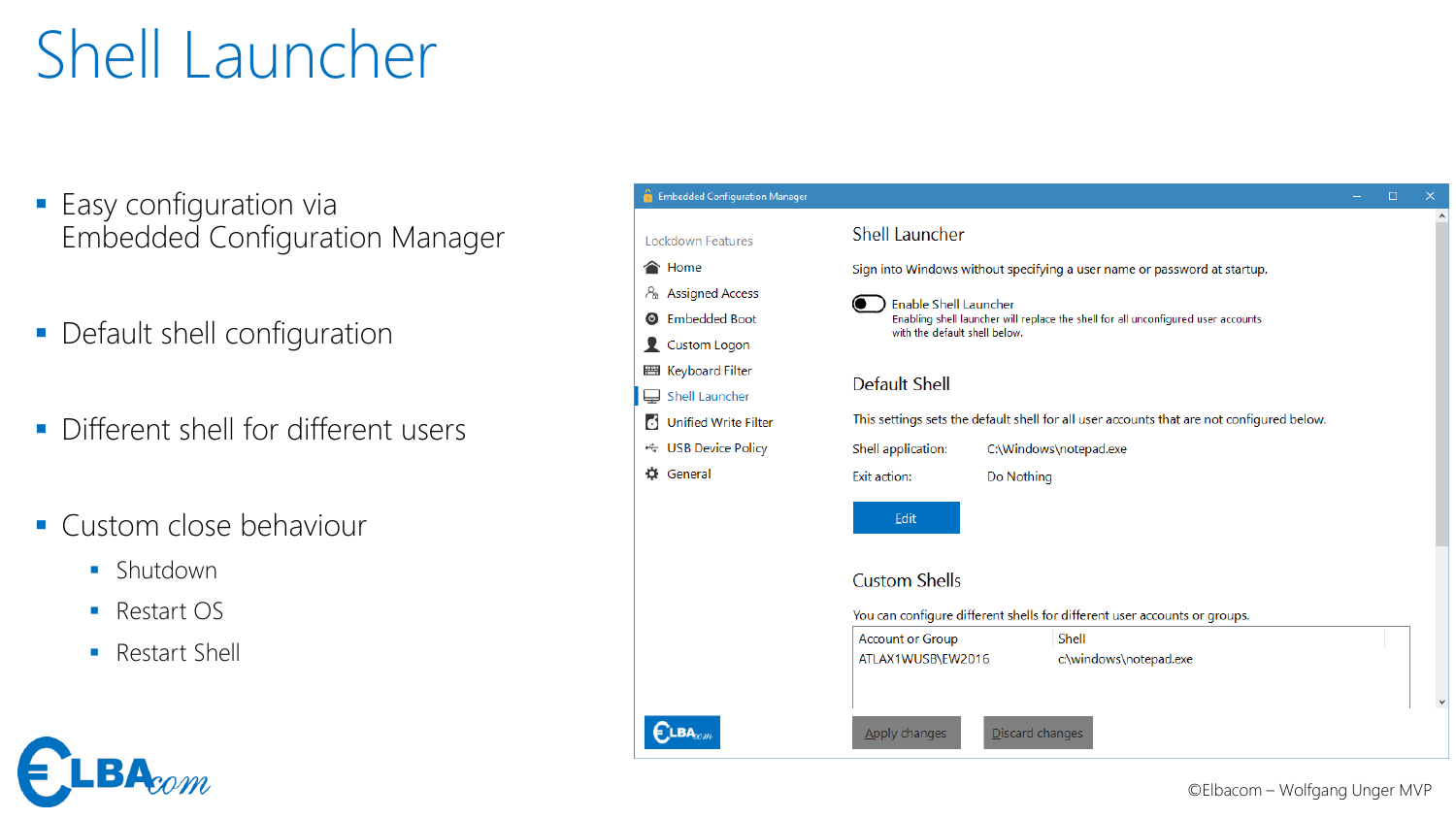# Unified Write Filter

- **Easy configuration via** Embedded Configuration Manager
- **Filter settings configurable**
- **File & Registry exclusions**
- **Servicing mode**



| <b>Embedded Configuration Manager</b> |                                            |                                                                                                                      |                                                                                        |  | $\Box$ | × |
|---------------------------------------|--------------------------------------------|----------------------------------------------------------------------------------------------------------------------|----------------------------------------------------------------------------------------|--|--------|---|
| Lockdown Features                     | <b>Unified Write Filter</b>                |                                                                                                                      |                                                                                        |  |        |   |
| <b>← Home</b>                         |                                            |                                                                                                                      | Protect your system from unwanted changes by enabling the Unified Write Filter.        |  |        |   |
| P <sub>®</sub> Assigned Access        | Current filter state:                      | <b>Disabled</b>                                                                                                      |                                                                                        |  |        |   |
| <b>S</b> Embedded Boot                |                                            |                                                                                                                      |                                                                                        |  |        |   |
| Custom Logon                          | <b>Enable filtering</b><br>Reboot required |                                                                                                                      |                                                                                        |  |        |   |
| <b>图 Keyboard Filter</b>              |                                            |                                                                                                                      |                                                                                        |  |        |   |
| Shell Launcher                        | <b>Overlay Settings</b>                    |                                                                                                                      |                                                                                        |  |        |   |
| Unified Write Filter                  |                                            |                                                                                                                      | Configure where Unified Write Filter should store the changes made during the runtime. |  |        |   |
| ← USB Device Policy                   |                                            | You can also change the maximum size of the overlay.<br>The overlay space will always be compressed to save storage! |                                                                                        |  |        |   |
| <b>D</b> General                      |                                            |                                                                                                                      |                                                                                        |  |        |   |
|                                       | ◉ RAM Overlay                              | $\circ$ Disk Overlay                                                                                                 |                                                                                        |  |        |   |
|                                       | Overlay size in MB:                        | 1024                                                                                                                 |                                                                                        |  |        |   |
|                                       | <b>Protected Volumes</b>                   |                                                                                                                      |                                                                                        |  |        |   |
|                                       |                                            |                                                                                                                      | You can specify the volumes that should be protected by the Unified Write Filter.      |  |        |   |
|                                       | Volume                                     | <b>Current State</b>                                                                                                 | Pending Restart                                                                        |  |        |   |
|                                       | C:                                         | Unprotected                                                                                                          | Unprotected                                                                            |  |        |   |
|                                       |                                            |                                                                                                                      |                                                                                        |  |        |   |
| $\blacksquare$ LBA                    | Apply changes                              | Discard changes                                                                                                      |                                                                                        |  |        |   |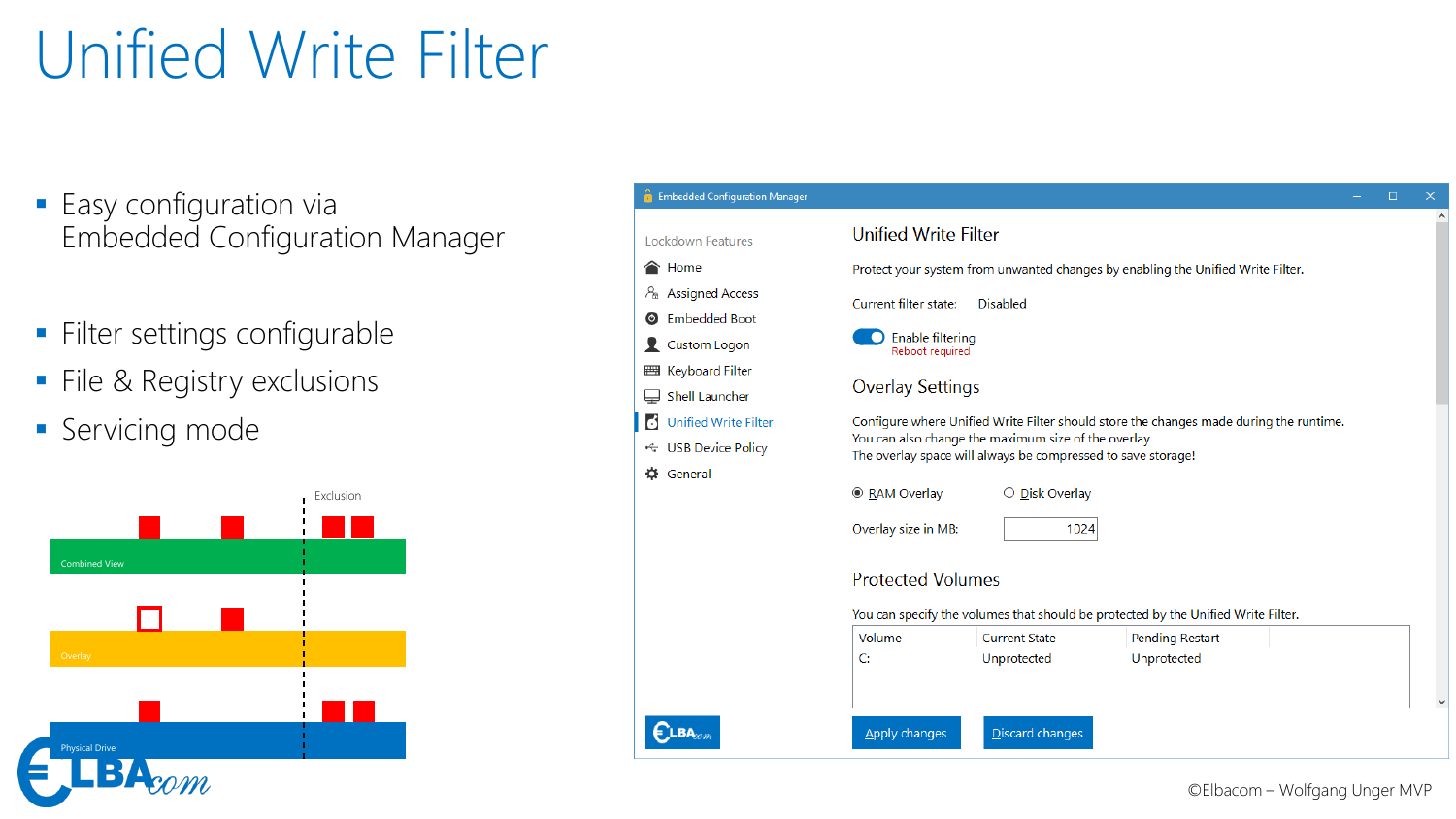# USB Device Policy

- **Easy configuration via** Embedded Configuration Manager
- **Device ID**
- **Device Class**
- Removable Devices
- **Administrator bypass**

|                                    | $\times$<br>Wilk GOODRAM 8GB USB Device Properties             | <b>Device Manager</b><br>$\Box$<br>$\overline{\phantom{a}}$<br>Eile Action View Help | $\times$ |
|------------------------------------|----------------------------------------------------------------|--------------------------------------------------------------------------------------|----------|
| General Dnyer Details Events       |                                                                | <b>※※ 同日日司甲ト×④</b>                                                                   |          |
|                                    | Wilk GOODRAM 85R USB Device                                    | - & ATLAXIWUS<br>4 Audio inputs and outputs<br>- 20 Retteries                        |          |
| Device type:                       | Other devices                                                  | > <i>C</i> } Bluetooth<br>> <b>III</b> Computer                                      |          |
| Marx facturer:                     | Unknown                                                        | v = Disk drives                                                                      |          |
| Location:                          | on USB Mass Storage Device                                     | SAMSUNG MZMTE250HMHP-000MV                                                           |          |
|                                    |                                                                | SDXC Card<br>> Eat Display adapters                                                  |          |
| Device status                      |                                                                | > <b>M</b> Firmware                                                                  |          |
|                                    | The drivers for this device are not installed. (Code 28)       | > pa Human Interface Devices                                                         |          |
|                                    |                                                                | > = IDE ATA/ATAPI controllers                                                        |          |
| Contact your system administrator. | The installation of this device is forbidden by system policy. | > <a> Imaging devices<br/><math>&gt; 10</math> Keyboards</a>                         |          |
|                                    |                                                                | <b>III</b> Mice and other pointing devices                                           |          |
|                                    |                                                                | $>$ $\Box$ Monitors                                                                  |          |
|                                    | To find a driver for this device, click Update Driver.         | > El Network adapters                                                                |          |
|                                    |                                                                | v By Other devices                                                                   |          |
|                                    | Update Driver                                                  | <b>P. MS-ARTP</b><br><b>P. MS-TCC</b>                                                |          |
|                                    |                                                                | P. Wilk GOODRAM 8GB USB Device                                                       |          |
|                                    |                                                                | <b>RX</b> Portable Devices                                                           |          |
|                                    |                                                                | > SR Print queues                                                                    |          |
|                                    |                                                                | $> 22$ Printers                                                                      |          |
|                                    |                                                                | $>$ $\Box$ Processors                                                                |          |
|                                    | OK<br>Cancel                                                   |                                                                                      |          |
|                                    |                                                                |                                                                                      |          |
|                                    | $B_{\mathcal{P}\hspace{-1pt}\mathit{com}}$                     |                                                                                      |          |
|                                    |                                                                |                                                                                      |          |
|                                    |                                                                |                                                                                      |          |

|  | Embedded Configuration Manager          |                                                                                                                                                                  |                                       |  |  | $\Box$ | × |  |
|--|-----------------------------------------|------------------------------------------------------------------------------------------------------------------------------------------------------------------|---------------------------------------|--|--|--------|---|--|
|  | <b>Lockdown Features</b>                | <b>USB Device Policy</b>                                                                                                                                         |                                       |  |  |        |   |  |
|  | <b>← Home</b>                           | You can create a blacklist of USB devices that are not allowed to be connected to the system.                                                                    |                                       |  |  |        |   |  |
|  | P <sub>B</sub> Assigned Access          |                                                                                                                                                                  | Enable all devices for Administrators |  |  |        |   |  |
|  | <b>Embedded Boot</b><br>$\circ$         | Disable Removable Devices                                                                                                                                        |                                       |  |  |        |   |  |
|  | <b>Custom Logon</b><br>1                |                                                                                                                                                                  |                                       |  |  |        |   |  |
|  | <b>图 Keyboard Filter</b>                | Devices that are already installed on the system must be uninstalled in the Device Manager<br>first. Otherwise the system will not allow or block them properly! |                                       |  |  |        |   |  |
|  | Shell Launcher<br>⊟                     |                                                                                                                                                                  |                                       |  |  |        |   |  |
|  | Unified Write Filter<br>б               | <b>Blacklisted devices</b>                                                                                                                                       |                                       |  |  |        |   |  |
|  | ← USB Device Policy<br><b>☆</b> General | You can add device IDs below that should be blocked from being installed on the system.                                                                          |                                       |  |  |        |   |  |
|  |                                         | Name                                                                                                                                                             | Device ID                             |  |  |        |   |  |
|  |                                         |                                                                                                                                                                  |                                       |  |  |        |   |  |
|  |                                         |                                                                                                                                                                  |                                       |  |  |        |   |  |
|  |                                         |                                                                                                                                                                  |                                       |  |  |        |   |  |
|  |                                         |                                                                                                                                                                  |                                       |  |  |        |   |  |
|  |                                         |                                                                                                                                                                  |                                       |  |  |        |   |  |
|  |                                         |                                                                                                                                                                  |                                       |  |  |        |   |  |
|  |                                         |                                                                                                                                                                  |                                       |  |  |        |   |  |
|  |                                         |                                                                                                                                                                  |                                       |  |  |        |   |  |
|  | $=$ LBA $_{\infty}$                     | Apply changes                                                                                                                                                    | Discard changes                       |  |  |        |   |  |
|  |                                         |                                                                                                                                                                  |                                       |  |  |        |   |  |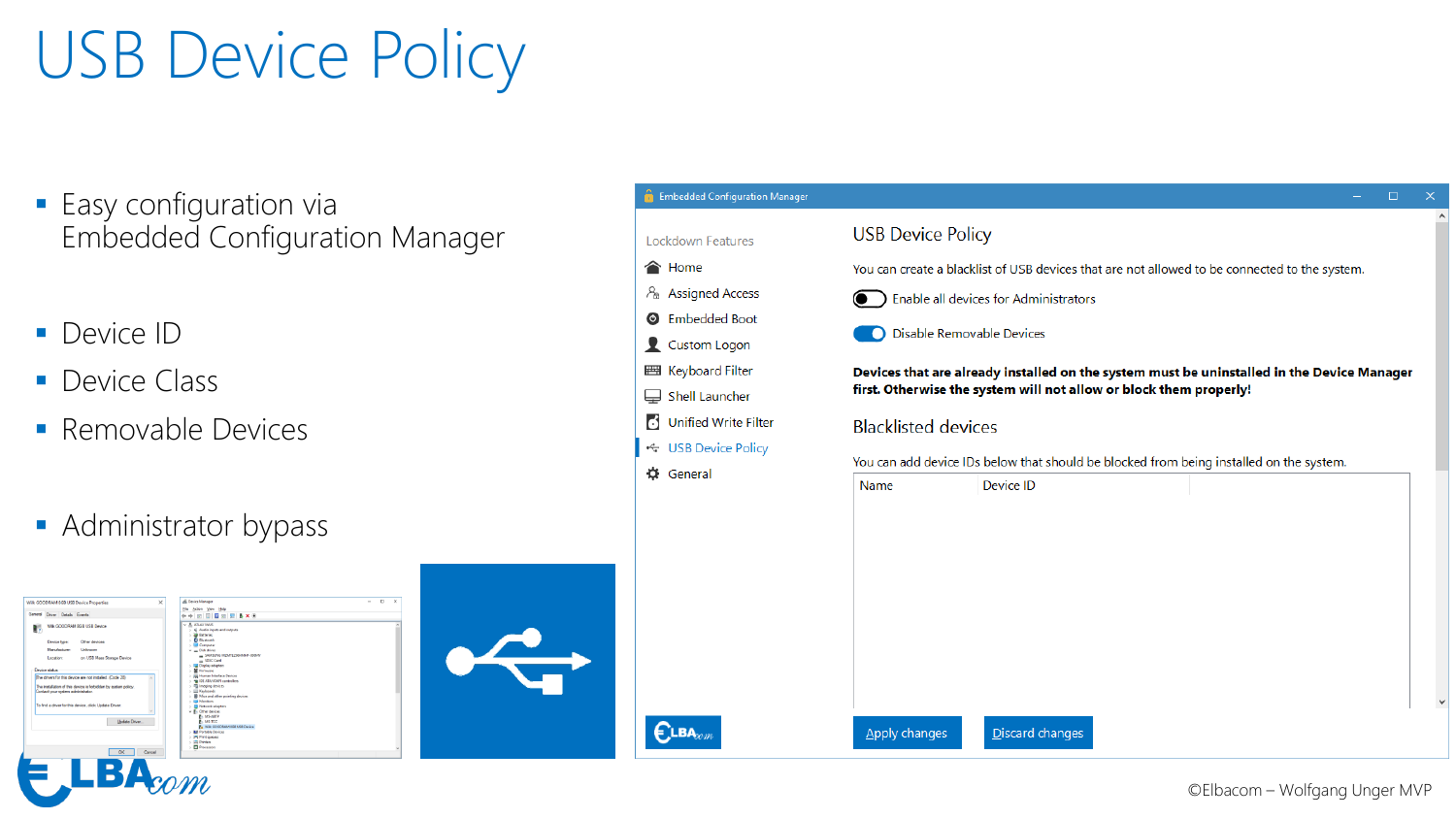## General

- **Collection of various settings**
- Disable
	- **Touch Gestures**
	- **Complete Touch**
	- OneDrive
	- **Toast Notifications**